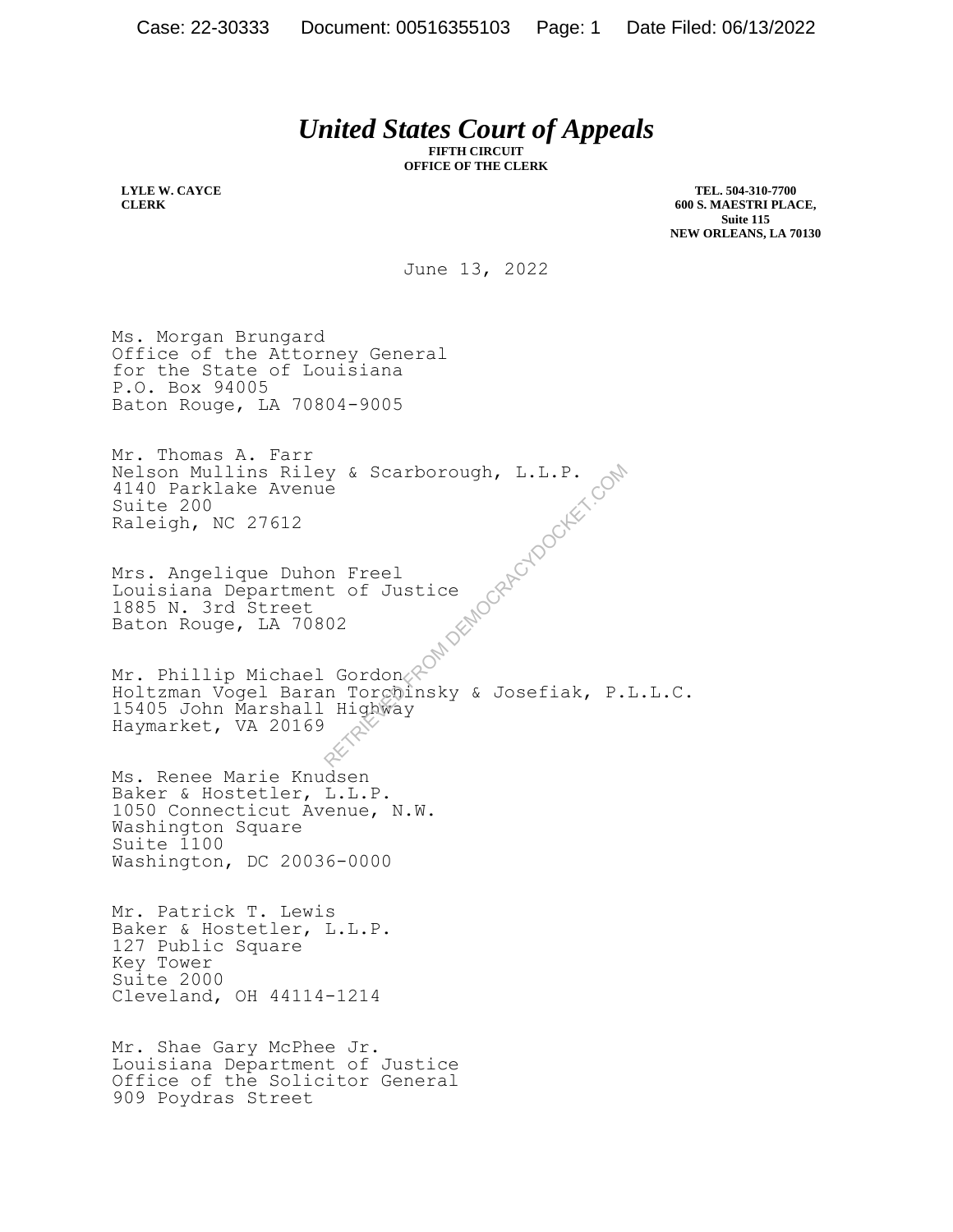Suite 1850 New Orleans, LA 70112 Mr. Michael Warren Mengis Baker & Hostetler, L.L.P. 811 Main Street Suite 1100 Houston, TX 77002-6111 Ms. Elizabeth Baker Murrill Office of the Attorney General for the State of Louisiana P.O. Box 94005 Baton Rouge, LA 70804-9005 Mr. Richard Bryan Raile Baker & Hostetler, L.L.P. 1050 Connecticut Avenue, N.W. Washington Square Suite 1100 Washington, DC 20036-0000 Mrs. Alyssa Riggins Nelson Mullins Riley & Scarborough, D.L.P.<br>4140 Parklake Avenue<br>Suite 200<br>Raleigh, NC 27612 4140 Parklake Avenue Suite 200 Raleigh, NC 27612 Mr. Phillip Strach Nelson Mullins Riley & Scarborough, L.L.P. 4140 Parklake Avenue Suite 200 Raleigh, NC 27612 Mr. Jason Brett Torchinsky Holtzman Vogel Baran Torchinsky & Josefiak, P.L.L.C. 2300 N Street, N.W. Suite 643a Washington, DC 20037 Mr. Jeffrey M. Wale Louisiana Department of Justice 1885 N. 3rd Street Baton Rouge, LA 70802 Mr. John Carroll Walsh Shows, Cali & Walsh, L.L.P. 628 Saint Louis Street Baton Rouge, LA 70802 **HOOCKET.COM**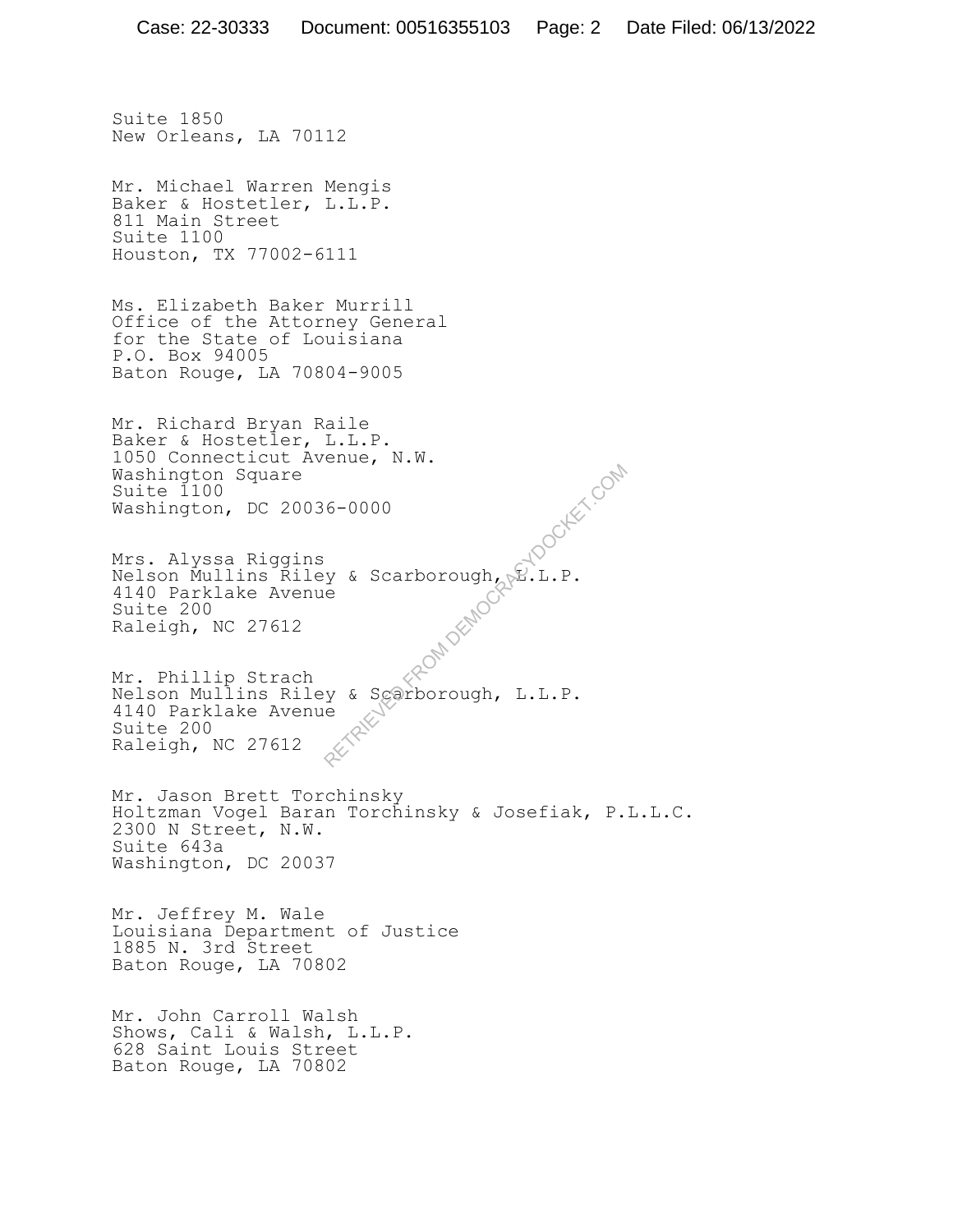No. 22-30333 Robinson v. Ardoin USDC No. 3:22-CV-211 USDC No. 3:22-CV-214

Dear Ms. Brungard, Mr. Farr, Mrs. Freel, Mr. Gordon, Ms. Knudsen, Mr. Lewis, Mr. McPhee, Mr. Mengis, Ms. Murrill, Mr. Raile, Mrs. Riggins, Mr. Strach, Mr. Torchinsky, Mr. Wale, Mr. Walsh,

In light of the court order of June 12, 2022 expediting the above captioned appeal, please adhere to the following expedited briefing schedule. Once the briefs are electronically filed, 7 paper copies of the briefs and 4 paper copies of the Appellants' record excerpts are to be overnighted.

- Appellants briefs are due on 06/21/2022
- Appellees briefs are due on 06/27/2022
- Appellants reply briefs are due on 06/30/2022

The case is tentatively calendared for oral argument the week of July 4, 2022. A copy of the court's printed calendar indicating the exact date and time of the hearing will be provided prior to the hearing date. Please adhere to the expedited briefing schedule without requesting extensions in order to ensure the availability of the briefs to the court prior to oral argument.

Record Excerpts:  $5TH CIR. R. 30.1$ . (c) provides that the electronic PDF version of the record excerpts should contain pages representing the "tabs" identified in the index of the document. However, we remind attorneys that the actual paper copies of record excerpts filed with the court must contain actual physical tabs that extend beyond the edge of the document, to facilitate easy identification and review of tabbed documents. vely calendared for oral appy of the court's printed<br>time of the hearing will be<br>lease adhere to the expedite<br>extensions in order to ensu<br>e court prior to oral argum<br>H CIR.R. 30.1.7 (c) provides<br>the record excerpts shou<br>ab

Brief Covers: THE CASE CAPTION(S) ON BRIEF COVERS MUST BE EXACTLY THE SAME AS THE CASE CAPTION(S) ON THE ENCLOSED TITLE CAPTION SHEET(S). YOU WILL HAVE TO CORRECT ANY MODIFICATIONS YOU MAKE TO THE CAPTION(S) BEFORE WE SUBMIT YOUR BRIEF TO THE COURT.

Dismissal of Appeals: The clerk may dismiss appeals without notice if you do not file a brief on time, or otherwise fail to comply with the rules.

Appearance Form: If you have not electronically filed a "Form for Appearance of Counsel," you must do so within 14 days of this date. You must name each party you represent, See FED. R. APP. P. and 5TH  $CIR. R. 12.$  The form is available from the Fifth Circuit's website, www.ca5.uscourts.gov.

ATTENTION ATTORNEYS: Direct access to the electronic record on appeal (EROA) for pending appeals will be enabled by the U S District Court on a per case basis. Counsel can expect to receive notice once access to the EROA is available. Counsel must be approved for electronic filing and must be listed in the case as attorney of record before access will be authorized. Instructions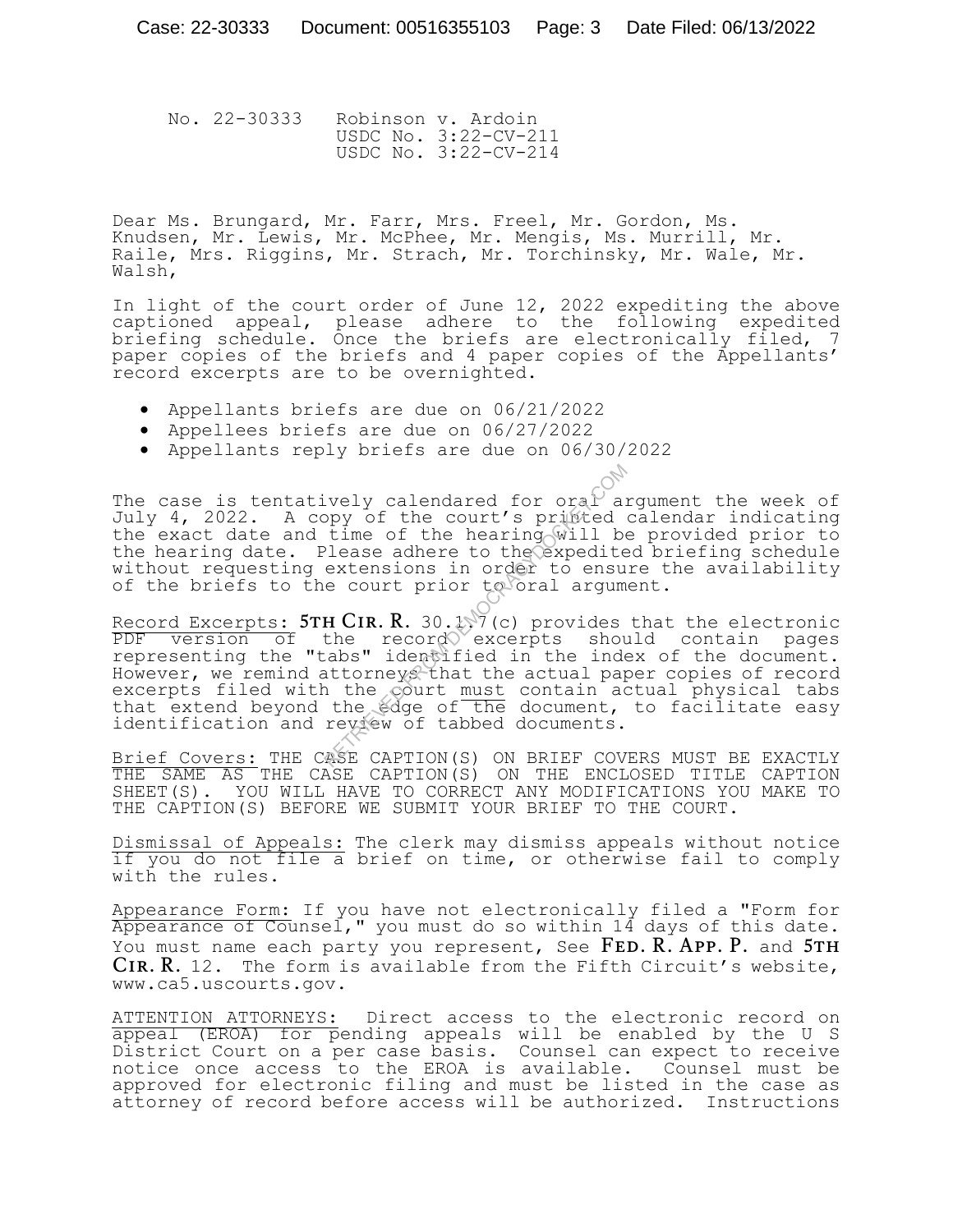for accessing and downloading the EROA can be found on our website at http://www.ca5.uscourts.gov/docs/default-

source/forms/instructions-for-electronic-record-downloadfeature-of-cm. Additionally, a link to the instructions will be included in the notice you receive from the district court.

Sealed documents, except for the presentence investigation report in criminal appeals, will not be included in the EROA. Access to sealed documents will continue to be provided by the district court only upon the filing and granting of a motion to view same in this court.

## **Guidance Regarding Citations in Pleadings.**

**5TH CIR. R.** 28.2.2 grants the Clerk the authority to create a standard format for citation to the electronic record on appeal. You must use the proper citation format when citing to the electronic record on appeal.

- A. In single record cases, use the short citation form, "ROA" followed by a period, followed by the page number. For example, "ROA.123."
- B. For multiple record cases, cite "ROA" followed by a period, followed by the Fifth Circuit appellate case number of the record referenced, followed by a period, followed by the page of the record. For example, " $ROA.13-12345.123.$ ".
- C. Please note each individual citation must end using a termination of a period ( $\sqrt{2}$  or semicolon (;).

Brief Template: The clerk's office offers brief templates and the ability to check the brief for potential deficiencies prior to docketing to assist in the preparation of the brief. To access these options, log in to CM/ECF and from the Utilities menu, select 'Brief Template' (Counsel Only) or 'PDF Check Document'. Record cases, cite "ROA" for the Fifth Circuit appellate<br>enced, followed by a periotecord. For example, "ROA.1<br>each individual citation<br>f a period (Vor semicolon<br>e clerk's office offers brie<br>he brief offer potential def<br>in

**Reminder as to Sealing Documents on Appeal:** Our court has a strong presumption of public access to our court's records, and the court scrutinizes any request by a party to seal pleadings, record excerpts, or other documents on our court docket. Counsel moving to seal matters must explain in particularity the necessity for sealing in our court. Counsel do not satisfy this burden by simply stating that the originating court sealed the matter, as the circumstances that justified sealing in the originating court may have changed or may not apply in an appellate proceeding. It is the obligation of counsel to justify a request to file under seal, just as it is their obligation to notify the court whenever sealing is no longer necessary. An unopposed motion to seal does not obviate a counsel's obligation to justify the motion to seal.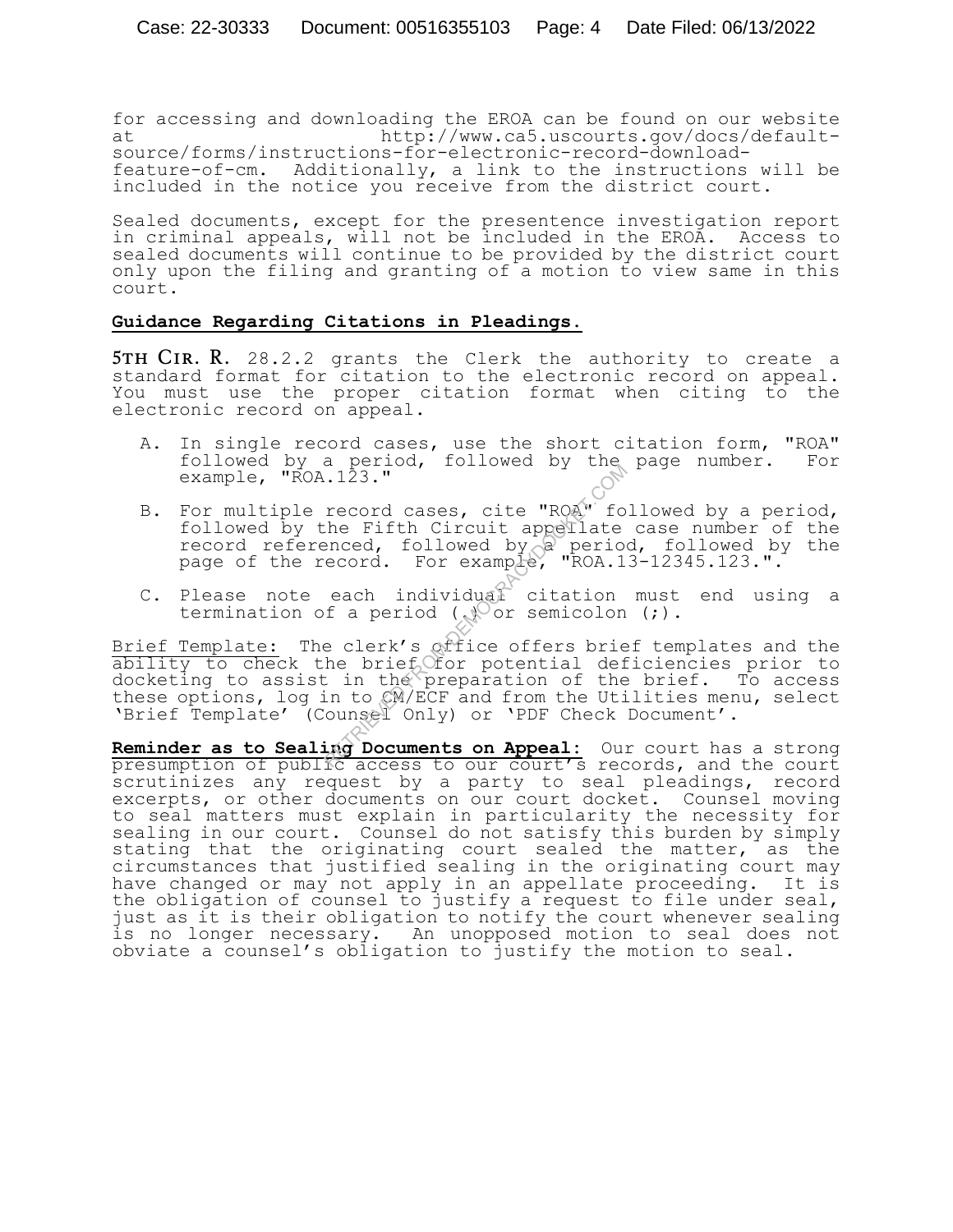Sincerely,

LYLE W. CAYCE, Clerk Mary Stewart  $By:$ Mary C. Stewart, Deputy Clerk 504-310-7694

Enclosure(s)

cc w/encl: Mr. John Nelson Adcock Ms. Leah Camille Aden Mr. Jonathan Patrick Hawley Mr. Edmund Gerard LaCour Jr. Ms. Lalitha Madduri Ms. Jennifer Wise Moroux Mr. Darrel James Papillion Ms. Kathryn C. Sadasivan Mr. Adam Savitt Ms. Olivia Nicole Sedwick

RECTAIRD FROM DEMOCRACYDOCKET.COM